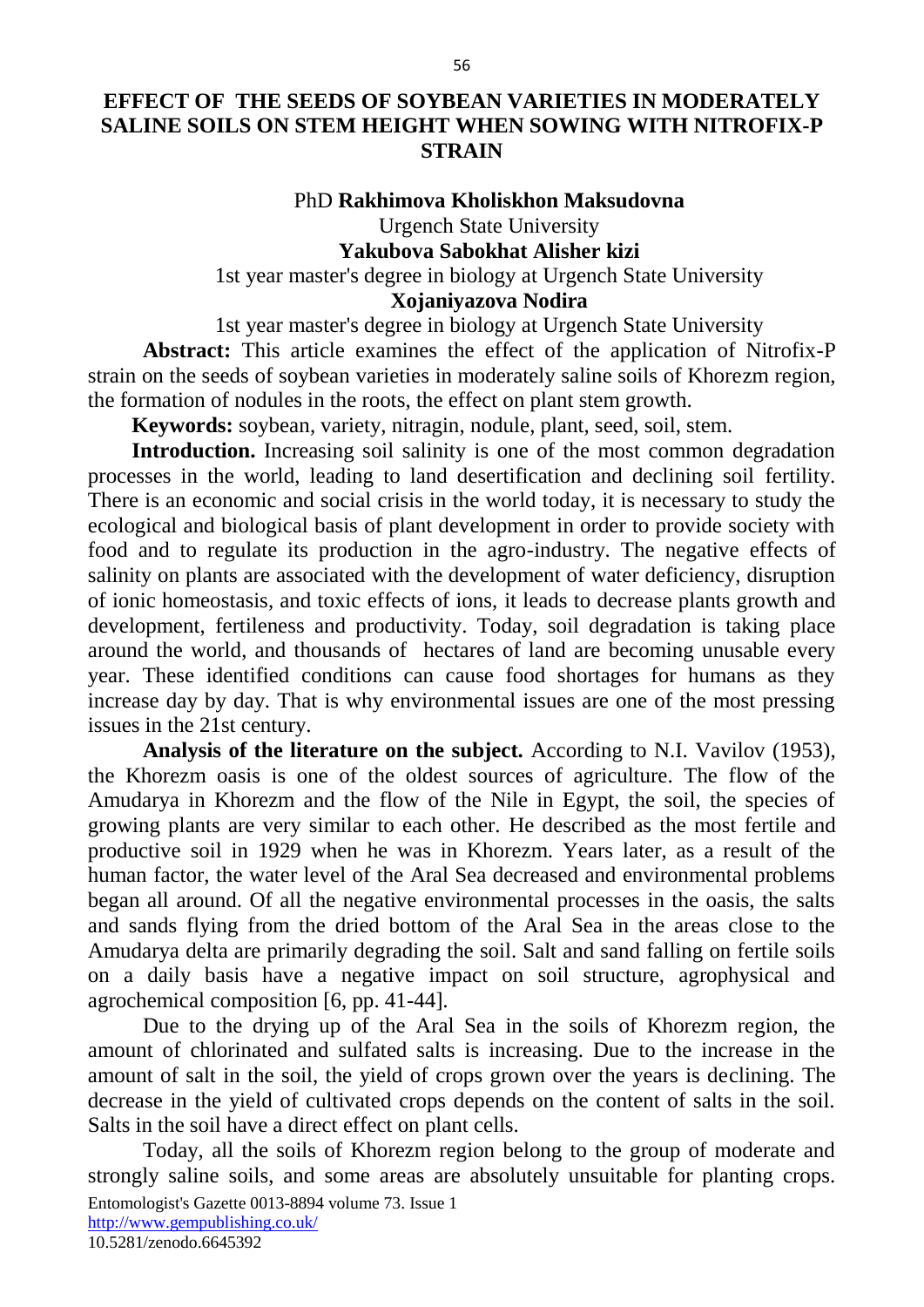Since soybean has a positive effect on soil fertility, we tried to introduce nitrogenfixing bacteria into the soil through seeds to determine the accumulation of biological nitrogen in the soil of soybean varieties in the region and to improve microbiological processes in the soil at least slightly. According to the report of Dorosinskiy L.M. [3], the endogenous bacteria gradually enter the soil when the plant matures and begin to live on their own without saprophytes. In the soil, these bacteria wait for their "owner", that is, the soybean bacteria wait soybeans , the pea bacteria wait the pea plants, if their original "owners" do not come they gradually begin to die. Academician D. N. equated leguminous crops to a plant that supplies nitrogen using free solar energy.

A number of scientists have studied the peculiarities of the influence of soil salts on the growth, development and high yields of soybean varieties, in particular in Russia Zelentsov S. V., Moshnenko E. V. (2017), V.F. Kuzin (1976), V.S.Petibskaya, I.V.Shvedov (2012), (2012), in Uzbekistan D.Yo.Yormatova [2] (1991) H.N.Atabaeva ( 2003), in Tajikistan Mirzoev R.S. [4] (1988) and others. According to them, soil composition and rhizobium bacteria affect the formation of phenological phases of soybean varieties.

**Research methodology.** In the experiment, the varieties were placed by randomization and planted in the 3rd iteration. Field experiments were conducted on "The basis of methods of conducting field experiments" (Tashkent-2007,).

The following options were studied in an experiment to study the effects of soybean seeds on Nitrofix P strain by increasing their productivity and soil fertility:

1) In the experiment, 4 varieties of soybeans, medium-ripe Nafis (control) control, Eureka-357, Selekta 302, Varieties grown for grain called Parvoz without the influence of Nitrofix P strain.

2) Effect of Nitrofix P (200 g / ha) strain on soybean varieties.

We studied the growth, development and yield of seeds of medium-ripe soybean varieties imported from local and foreign countries in the moderately saline soils of Khorezm region by processing them with nitragin strains. In the experiments, the middle-aged Eureka-357 of the Kazakhstan selection, the Selekta-302 of the Krasnodar selection, and the Parvoz from the local soybean varieties and Nafis as a control varieties were studied.

The experiments were carried out in the experimental fields of the Khorezm Scientific Experimental Station of the Scientific Research Institute of Seed and Cultivation Agrotechnologies of the Khorezm Region. The experiments were fourfold, two-tiered, and observations on the study of shade varieties were made on the basis of methodological guidelines such as "Methods of conducting field experiments", "Methods of studying the biological fixation of nitrogen in the air."

**Analysis and results.**The specific soil-climatic conditions for each variety are determined by the duration of its growing period. Our experiments show that medium-ripe varieties created abroad are associated with the accumulation of useful temperatures necessary for their growth and ripening in our soil-climatic conditions. This is because each variety needs to get a certain amount of useful temperature before it can grow and bear fruit.

Entomologist's Gazette 0013-8894 volume 73. Issue 1 <http://www.gempublishing.co.uk/> 10.5281/zenodo.6645392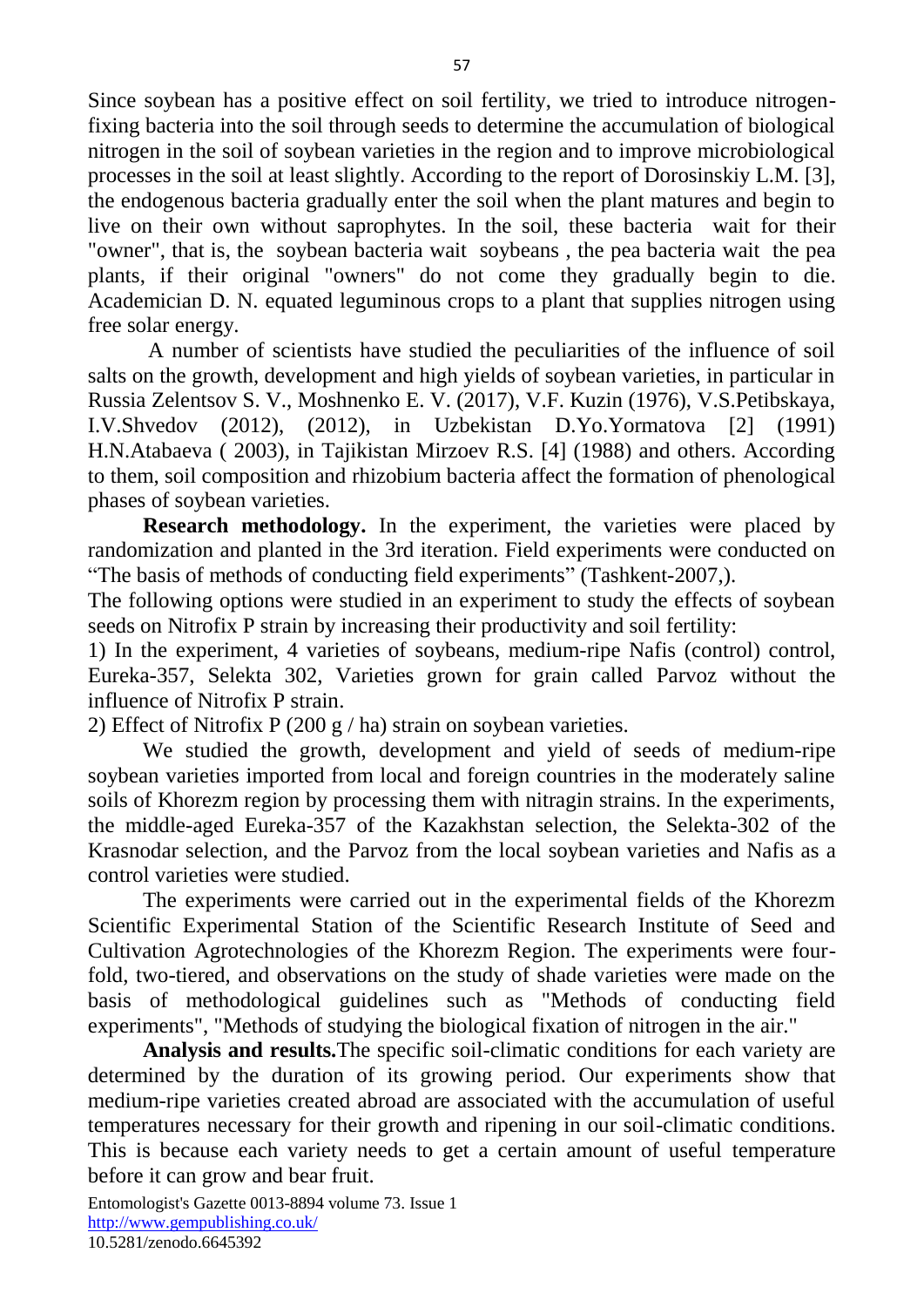Nafis as a control variety, and Parvoz varieties are medium-ripe varieties, the temperature of 2200-2300C is required during the growing season for the germination of these varieties. In our country Parvoz and Nafis as a control varieties have been created for sowing in the main terms. Medium-grown Selekta 302 from Krasnodar 302 Eureka 357 cultivars of southern Russia and Kazakhstan are designed for hot climates, in fact they are medium-ripe, but when we planted the main and repeated, the growing period was reduced to 10-12 days.

The mechanical composition of the experimented soil was found to be medium sandy, alluvial irrigated meadow.

Before planting soybean varieties from the soils of the area where we conducted the experiment, the agrochemical composition was determined by taking samples from three places in layers 0-20, 20-40, 40-60 and 60-80 cm from the horizon. The amount of humus in the top layer of the experimental field was shown by the samples0.498%, the amount of humus in the next layer 20-40 cm0.420%, a sudden decrease of 0.078%. The next layer is the amount of humus 40–60 cm0.353% and in layers of 60–80 cm, the amount of humus is absolutely reduced and0.274%. It was found that the amount of humus in the soils in the 3rd and 4th layers from which the soil sample was taken was even lower.

Experiments on the cultivation of soybean varieties with nitragin strains in the moderately saline soils of Khorezm region are almost non-existent. In the experiment, the use of Nitrofix P-strains in moderately saline soils had a positive effect on the growth of soybean varieties. Planting of soybean varieties was carried out in the spring of 2018-2021, and before sowing soybean seeds were treated with nitragin strains. To do this, 200 grams of nitragin strain per hectare of soybean sown in nitragin strain was dissolved in 1 liter of water and mixed with the seeds in a cool place out of the sun and wrapped for one-one and a half hours. Soybean seeds treated with Nitragin strain should not be exposed to sunlight, otherwise Rhizobium japonica bacteria will be killed.

Because in saline soils, there was no information on whether nitrogen-fixing nodules were formed in the soybean roots. Given that the soils of the region are saline, we have experimentally determined the formation of biological nitrogenfixing deposits. In our experiments, it was found that the first shoots form in the soybean roots within 12-14 days after the emergence of soybean grasses in the soybean roots.

When the plant entered the branching phase, the number of nodules on the roots was 6-8. Initially, a small swelling appears at the root, and then a nodule forms from this swollen area. In our experiment, we studied the geography of the location of the ends at the roots of the varieties, i.e. how close they are to the vertical and horizontal parts of the root. As it turned out, the nodules were formed mainly at a depth of 12–15 cm in the soybean root. As the plant roots fell into the lower layer of the soil, the number of nodules decreased, the number of nodules at 20-23 cm was 3-4, and another nodule at 23-28 cm was formed (Table 1).

Entomologist's Gazette 0013-8894 volume 73. Issue 1 When seeds of four varieties of soybean were sown without the application of nitrofix-P strain, not a single nodule was formed in these areas. This is because

<http://www.gempublishing.co.uk/>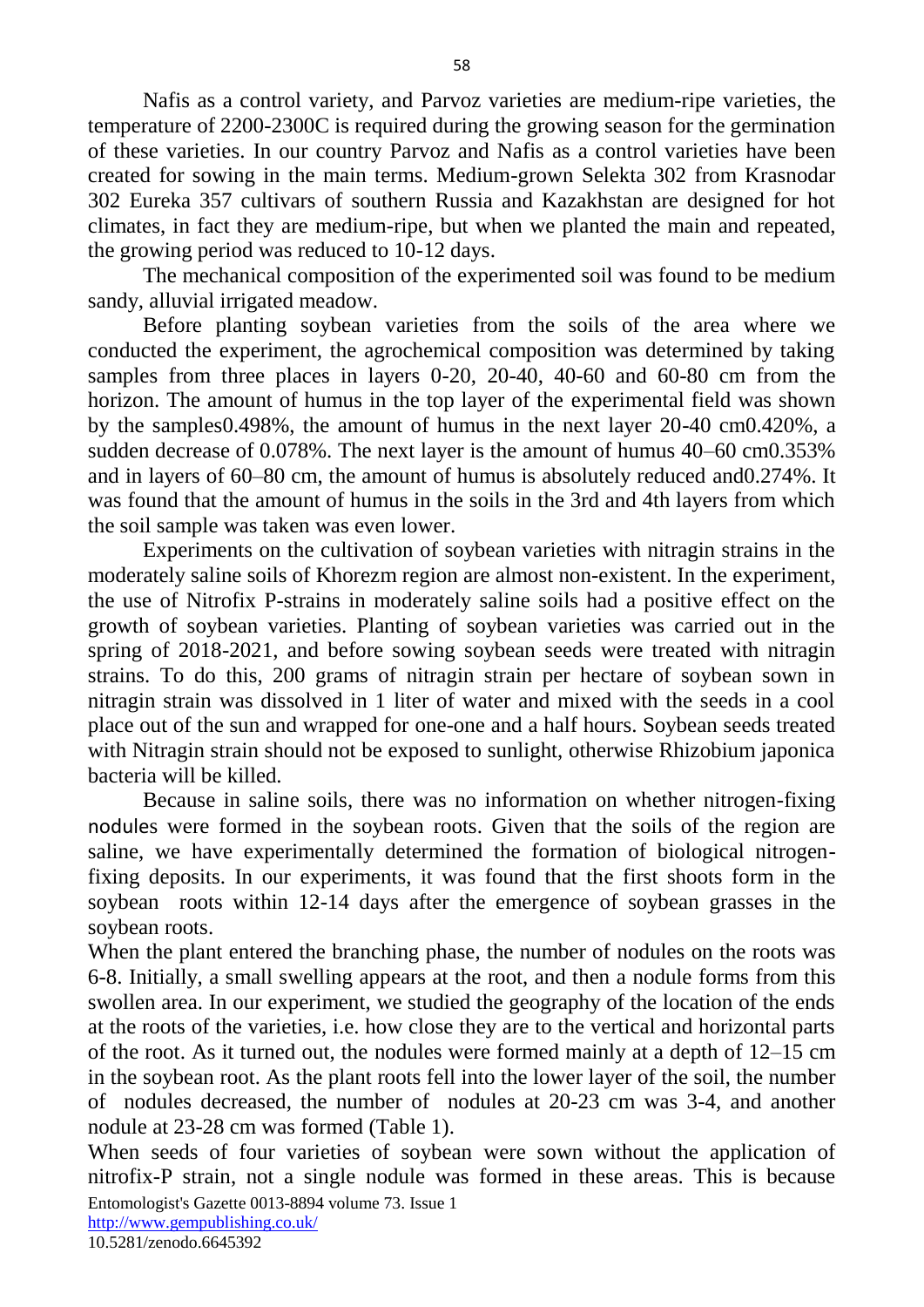Rhizobium japonica bacteria are not found in the soil, as soybean is a new plant in the region agriculture. Before sowing soybeans, bacteria are introduced into the soil through strains, and they remain in the soil under favorable conditions for 15–17 years.

Table 1

| \=V1V =V=1 |                            |        |                  |     |            |        |                |        |
|------------|----------------------------|--------|------------------|-----|------------|--------|----------------|--------|
|            | Soybean   In the branching |        | The<br>beginning |     | The end of |        | Ripening phase |        |
| varieties  | phase                      |        | of flowering     |     | flowering  |        |                |        |
|            | Verti                      | Gori   | Verti            | Gor | Verti      | Gori   | Verti          | Gori   |
|            | Cal                        | zontal | Cal              | zon | Cal        | zontal | Cal            | zontal |
|            |                            |        |                  | tal |            |        |                |        |
| Nafis-ct   | $\overline{7}$             | 4      | 16               | 8   | 25         | 15     | 30             | 16     |
| Parvoz     | 9                          | 5      | 19               | 11  | 33         | 19     | 37             | 23     |
| Selekta-   | 6                          | 6      | 15               | 9   | 24         | 16     | 29             | 19     |
| 302        |                            |        |                  |     |            |        |                |        |
| Eureka-    | 8                          | 5      | 16               | 8   | 30         | 17     | 33             | 20     |
| 357        |                            |        |                  |     |            |        |                |        |

### **Formation of nodules on roots when seeds of soybean varieties are nitrated, cm. (2018-2021)**

**When planted without nitragin, no nodules were formed at the root of the plant.**

The study of nodules formed in the roots of soybean varieties revealed that the Nitrofix-P strain produced different amounts of nodules in different soybean varieties. In the branching phase, the number of nodules in the vertical position in the roots was 6-9, while the number of nodules in the horizontal position of the roots was 4-6. The nodules were formed by the end of the flowering phase in the roots of soybean varieties, at which time no significant change in the number of nodules in the roots of soybean varieties was observed when a single plant reached the ripening phase. It was found that the change in the number of nodules at the end of the flowering phase and the ripening phase was significantly increased. Soybean varieties formed at the roots had a major impact on the increase in biometric performance, such as stem height.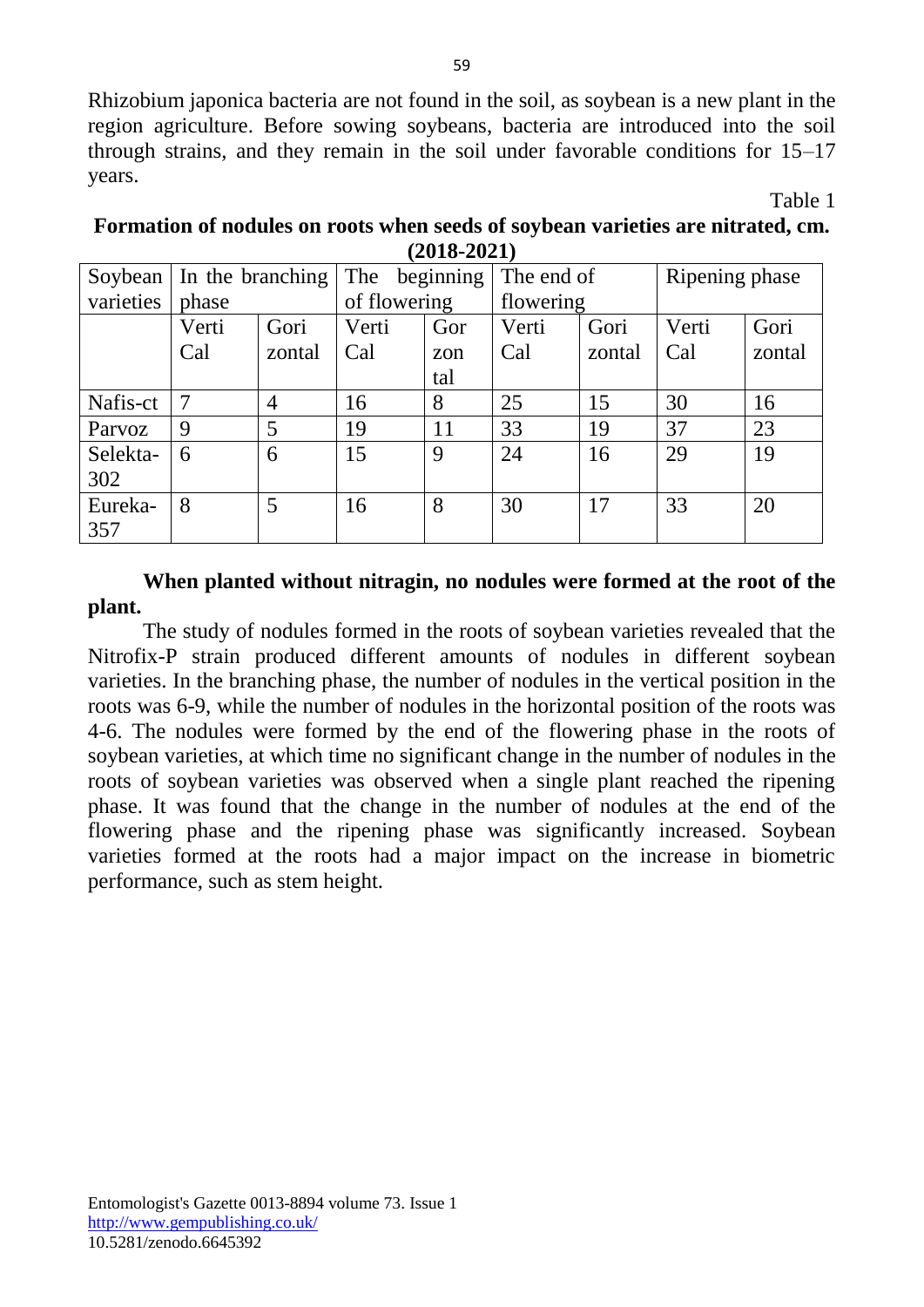

#### **Figure 1 Effect of soybean seeds on stem height when sown by Nitrofix-P strain**

When the seeds of soybean varieties were sown without Nitrofix-P strain the height of the stem in Nafis control variety is 102 cm, in the Eureka-357 variety of Kazakhstan it is 99 cm, in the Selekta-302 variety it is 92 cm and in the local Parvoz variety it is 127 cm. low was observed. Seeds of soybean varieties were sown with Nitrofix-P strain and increased to 12-17 cm in cultivars. The neck length of the Selekta-302 variety was found to be lower in both variants than in the control variety, and vice versa in the local Parvoz variety (Figure 1).

The formation of nodules on the roots of soybeans is biologically positive, as it is characteristic of all legumes, starting from the flowering phase, provides itself with nitrogen fertilizer and leaves a certain amount of nitrogen in the soil for the next year's crop. According to scientists [4], when planted after soybean, the yield of cotton increased by 6-7 quintals, grain by 8-10 quintals, and potatoes by 35-37 quintals.

Soy protein, oil and isolate can be used in the processing industry in the country to produce a number of environmentally friendly products, and these products are high quality and protein-free and do not contain substances harmful to human health. The proliferation of soybean products will lead to the provision of people with environmentally friendly food, but in this regard, a great deal of research is being done to bring new technologies and investments to provide the food industry with cheap raw materials.